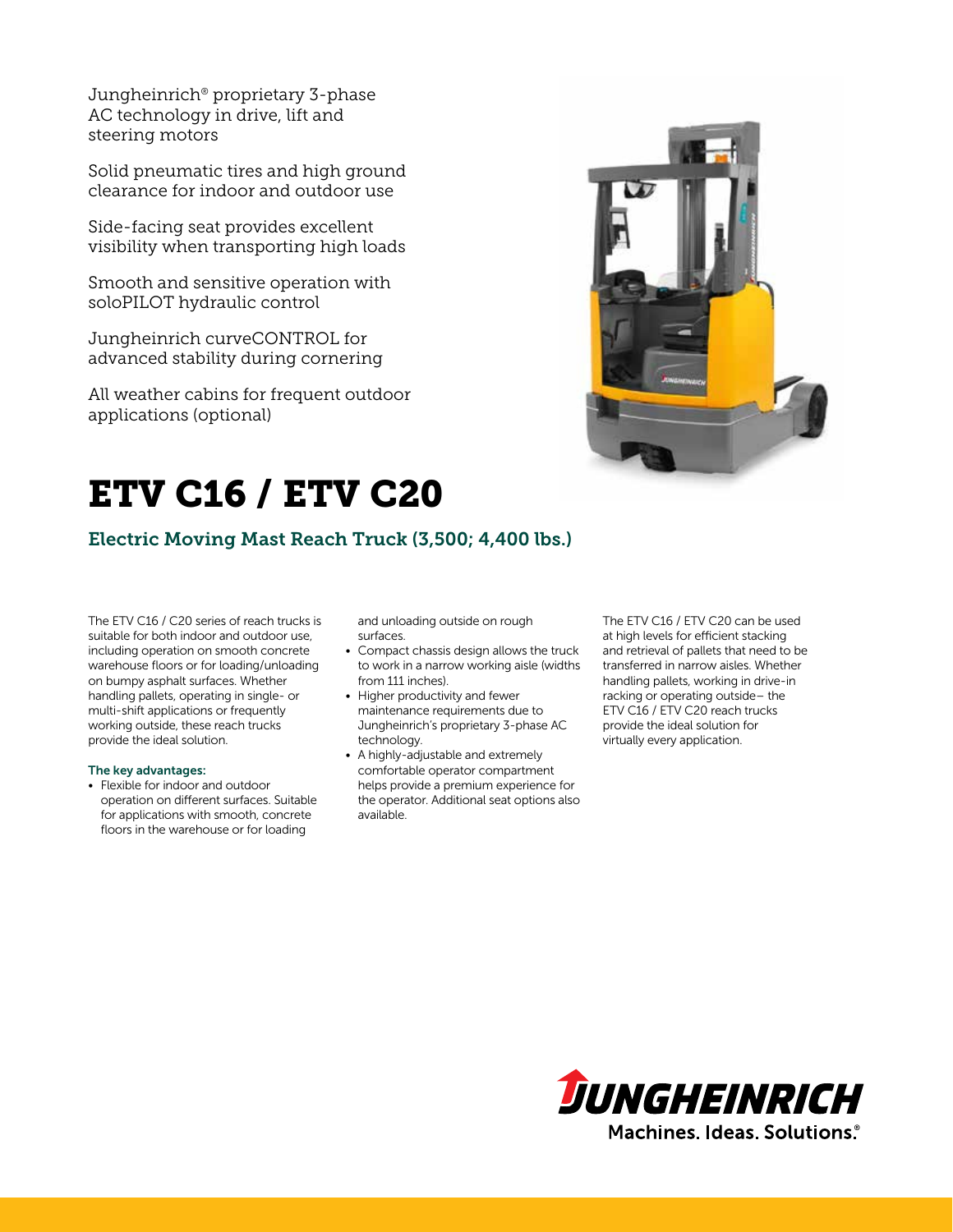## ETV C16 / ETV C20



| <b>Standard mast types</b>                                |             |                |                     |                          |                          |                                 |                          |                   |                          |                   |                          |                          |                          |                          |                                |
|-----------------------------------------------------------|-------------|----------------|---------------------|--------------------------|--------------------------|---------------------------------|--------------------------|-------------------|--------------------------|-------------------|--------------------------|--------------------------|--------------------------|--------------------------|--------------------------------|
|                                                           | Lift height |                | ETV C16             |                          | ETV C20                  |                                 | ETV C16                  |                   | ETV C20                  |                   | ETV C16                  |                          | ETV C20                  |                          |                                |
|                                                           |             |                | Lowered mast height |                          |                          |                                 | Free lift                |                   |                          |                   | Extended mast height     |                          |                          |                          | Mast tilt<br>forward<br>/ back |
|                                                           |             | h <sub>z</sub> | $h_1$               |                          |                          |                                 | h <sub>2</sub>           |                   |                          |                   | $h_4$ *                  |                          |                          |                          | $\alpha^{\circ}/\beta^{\circ}$ |
|                                                           | in          | mm             | in                  | mm                       | in                       | mm                              | in                       | mm                | in                       | mm                | in                       | mm                       | in                       | mm                       | $\circ$                        |
| DZ<br>mast                                                | 167.3       | 4,250          |                     |                          | 80.7                     | 2,050                           | —                        |                   | 52.0                     | 1,320             |                          |                          | 196.7                    | 4,996                    | 2/4                            |
|                                                           | 179.1       | 4,550          | 80.7                | 2,050                    | $\qquad \qquad -$        | $\qquad \qquad -$               | 55.4                     | 1,406             | $\qquad \qquad -$        | $\qquad \qquad -$ | 204.5                    | 5,194                    | $\qquad \qquad -$        | $\qquad \qquad -$        | 2/4                            |
|                                                           | 185.0       | 4,700          | $\qquad \qquad -$   |                          | 86.6                     | 2,200                           | $\overline{\phantom{m}}$ |                   | 57.9                     | 1,470             | $\overline{\phantom{0}}$ | $\overline{\phantom{0}}$ | 214.4                    | 5,446                    | 2/4                            |
|                                                           | 196.9       | 5,000          | 86.6                | 2,200                    | 90.6                     | 2,300                           | 61.3                     | 1,556             | 61.8                     | 1,570             | 222.2                    | 5,644                    | 226.2                    | 5,746                    | 2/4                            |
|                                                           | 206.3       | 5,240          | 89.8                | 2,280                    |                          | —                               | 64.4                     | 1,636             | $\overline{\phantom{0}}$ |                   | 231.7                    | 5,884                    | —                        |                          | 2/4                            |
|                                                           | 208.7       | 5,300          | 90.6                | 2,300                    | 94.5                     | 2,400                           | 65.2                     | 1,656             | 65.7                     | 1,670             | 234.0                    | 5,944                    | 238.0                    | 6,046                    | 2/4                            |
|                                                           | 213.4       | 5,420          |                     |                          | 96.1                     | 2,440                           | $\qquad \qquad -$        |                   | 67.3                     | 1,710             | $\overline{\phantom{0}}$ | $\overline{\phantom{m}}$ | 242.8                    | 6,166                    | 2/4                            |
|                                                           | 214.6       | 5,450          | 92.5                | 2,350                    |                          |                                 | 67.2                     | 1,706             | $\overline{\phantom{0}}$ |                   | 239.9                    | 6,094                    | $\qquad \qquad -$        |                          | 2/4                            |
|                                                           | 220.5       | 5,600          | 94.5                | 2,400                    | 98.4                     | 2,500                           | 69.1                     | 1,756             | 69.7                     | 1,770             | 245.8                    | 6,244                    | 249.8                    | 6,346                    | 2/4                            |
| stage<br>Three-                                           | 225.2       | 5,720          | 96.1                | 2,440                    | $\overline{\phantom{0}}$ | $\hspace{0.1mm}-\hspace{0.1mm}$ | 70.7                     | 1,796             | $\overline{\phantom{m}}$ | $\qquad \qquad -$ | 250.6                    | 6,364                    | $\qquad \qquad -$        | $\overline{\phantom{m}}$ | 2/4                            |
|                                                           | 228.7       | 5,810          | 97.2                | 2,470                    |                          | $\overline{\phantom{0}}$        | 71.9                     | 1,826             | $\overline{\phantom{0}}$ | —                 | 254.1                    | 6,454                    | $\overline{\phantom{0}}$ |                          | 2/4                            |
|                                                           | 232.3       | 5,900          | 98.4                | 2,500                    | 102.4                    | 2,600                           | 73.1                     | 1,856             | 73.6                     | 1,870             | 257.6                    | 6,544                    | 261.7                    | 6,646                    | 2/4                            |
|                                                           | 238.2       | 6,050          | $\qquad \qquad -$   | $\overline{\phantom{0}}$ | 104.3                    | 2,650                           | $\overline{\phantom{0}}$ | —                 | 75.6                     | 1,920             |                          |                          | 267.6                    | 6,796                    | 2/4                            |
|                                                           | 244.1       | 6,200          | 102.4               | 2,600                    | 106.3                    | 2,700                           | 77.0                     | 1,956             | 77.6                     | 1,970             | 269.4                    | 6.844                    | 273.5                    | 6,946                    | 2/4                            |
|                                                           | 255.9       | 6,500          | 106.3               | 2,700                    | 110.2                    | 2,800                           | 80.9                     | 2,056             | 81.5                     | 2,070             | 281.3                    | 7,144                    | 285.3                    | 7,246                    | 2/4                            |
|                                                           | 267.7       | 6,800          | 110.2               | 2,800                    | 114.2                    | 2,900                           | 84.9                     | 2,156             | 85.4                     | 2,170             | 293.1                    | 7,444                    | 297.1                    | 7,546                    | 2/4                            |
|                                                           | 273.6       | 6,950          | $\qquad \qquad -$   | —                        | 116.1                    | 2,950                           | $\qquad \qquad -$        | $\qquad \qquad -$ | 87.4                     | 2,220             | $\overline{\phantom{0}}$ | $\qquad \qquad -$        | 303.0                    | 7,696                    | 2/4                            |
|                                                           | 279.5       | 7,100          | 114.2               | 2,900                    |                          | $\overline{\phantom{0}}$        | 88.8                     | 2,256             |                          | $\qquad \qquad -$ | 304.9                    | 7,744                    |                          |                          | 2/4                            |
|                                                           | 291.3       | 7,400          |                     |                          | 122.0                    | 3,100                           | —                        |                   | 93.3                     | 2,370             |                          | $\qquad \qquad -$        | 320.7                    | 8,146                    | 2/4                            |
| *Includes standard load backrest with height 39.4 inches. |             |                |                     |                          |                          |                                 |                          |                   |                          |                   |                          |                          |                          |                          |                                |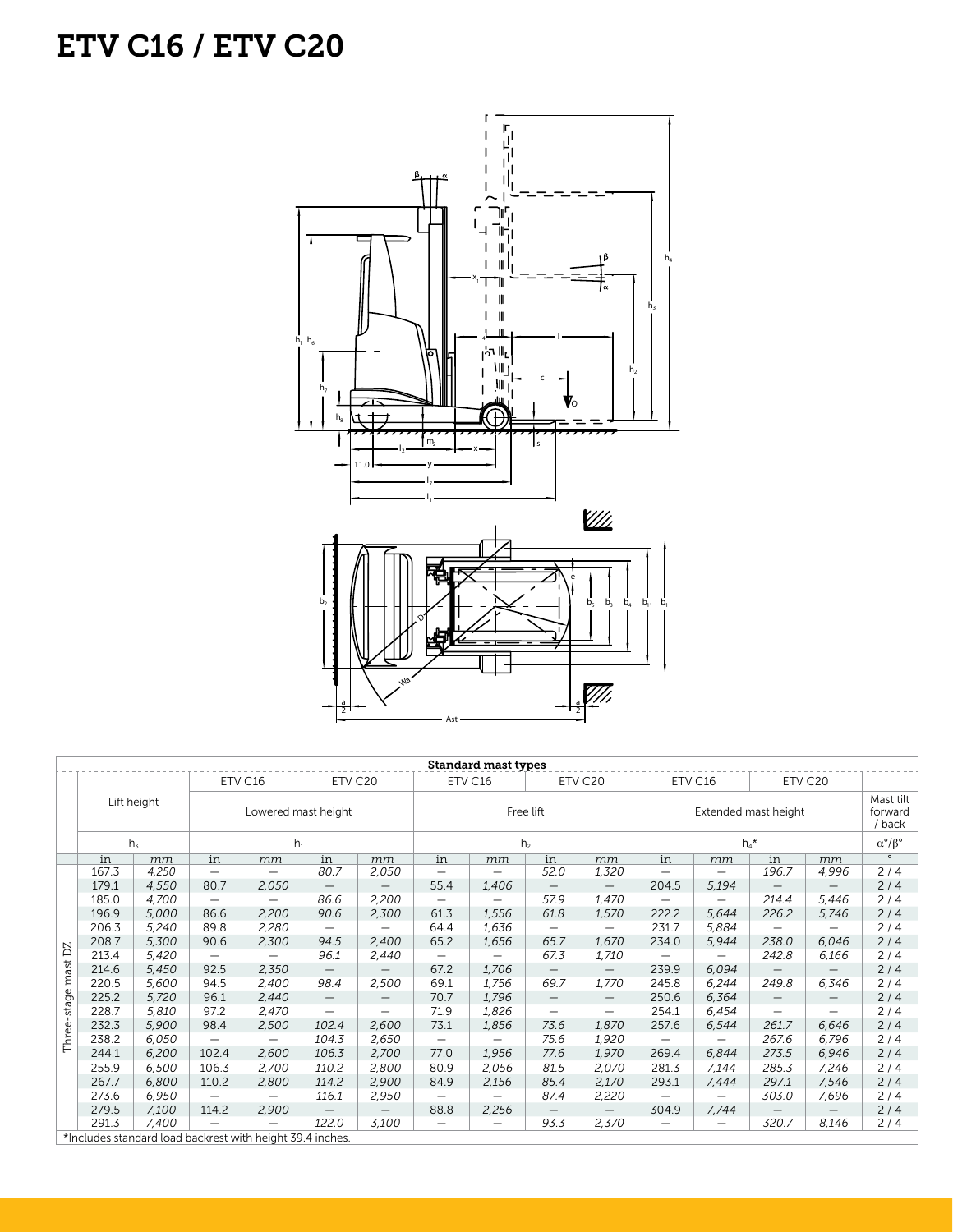## Technical data as of: 12/2016

|                                                                                                                                                                                                                                                                                                                                 | 1.1                                                                                                                                                                                                                                     | Manufacturer                                                                                                |                              | Jungheinrich | Jungheinrich        |                                                               |                               |                                                                     |                             |  |
|---------------------------------------------------------------------------------------------------------------------------------------------------------------------------------------------------------------------------------------------------------------------------------------------------------------------------------|-----------------------------------------------------------------------------------------------------------------------------------------------------------------------------------------------------------------------------------------|-------------------------------------------------------------------------------------------------------------|------------------------------|--------------|---------------------|---------------------------------------------------------------|-------------------------------|---------------------------------------------------------------------|-----------------------------|--|
|                                                                                                                                                                                                                                                                                                                                 | 1.2                                                                                                                                                                                                                                     | + Model                                                                                                     |                              | ETV C16      | ETV C20             |                                                               |                               |                                                                     |                             |  |
| Characteristics                                                                                                                                                                                                                                                                                                                 |                                                                                                                                                                                                                                         | $G =$ fork, $E =$ integrated sideshift                                                                      |                              | <b>GE</b>    | $\mathsf{GE}$       |                                                               |                               |                                                                     |                             |  |
|                                                                                                                                                                                                                                                                                                                                 | 1.3                                                                                                                                                                                                                                     | Drive                                                                                                       |                              |              |                     |                                                               | electric                      | electric                                                            |                             |  |
|                                                                                                                                                                                                                                                                                                                                 | 1.4                                                                                                                                                                                                                                     | Type of operation                                                                                           |                              |              |                     |                                                               | transverse seat               |                                                                     | transverse seat             |  |
|                                                                                                                                                                                                                                                                                                                                 | 1.5                                                                                                                                                                                                                                     | Load capacity / rated load                                                                                  | Q                            | lbs          | kg                  | 3,500                                                         | 1,580                         | 4,400<br>24                                                         | 1,980                       |  |
|                                                                                                                                                                                                                                                                                                                                 | 1.6                                                                                                                                                                                                                                     | Load center distance                                                                                        | $\mathsf{C}$                 | in           | mm                  | 24<br>15.7 <sup>1</sup>                                       | 610                           |                                                                     | 610                         |  |
|                                                                                                                                                                                                                                                                                                                                 | 1.8                                                                                                                                                                                                                                     | Load distance, center of drive axle to fork                                                                 | X                            | in           | mm                  | 11.4                                                          | 400 <sup>11</sup>             | 16.6 <sup>1</sup>                                                   | $421^{11}$<br>290           |  |
|                                                                                                                                                                                                                                                                                                                                 | 1.9                                                                                                                                                                                                                                     | Mast pushed forward<br>Wheelbase                                                                            | $\mathsf{X}_1$<br>У          | in<br>in     | mm<br>mm            | 57.5                                                          | 290<br>1,460                  | 11.4<br>59.8                                                        | 1,520                       |  |
|                                                                                                                                                                                                                                                                                                                                 | 2.1                                                                                                                                                                                                                                     | Service weight without battery                                                                              |                              | lbs          |                     | 5,959                                                         | 2,703                         | 6,775                                                               | 3,073                       |  |
| Weights                                                                                                                                                                                                                                                                                                                         | 2.1.1                                                                                                                                                                                                                                   | Service weight including battery (see line 6.5)                                                             |                              | lbs          |                     | 7,926                                                         | 3,595                         | 8,741                                                               | 3,965                       |  |
|                                                                                                                                                                                                                                                                                                                                 | 2.3                                                                                                                                                                                                                                     | Axle loading – unloaded, drive / load                                                                       |                              | lbs          |                     | 4,856 / 3,070                                                 | 2,202 / 1,393                 | 5,253 / 3,488                                                       | 2,383 / 1,582               |  |
|                                                                                                                                                                                                                                                                                                                                 | 2.4                                                                                                                                                                                                                                     | Axle loading - fork advanced, loaded drive / load                                                           |                              | lbs          |                     | 1,461/9,965                                                   | 662 / 4,513                   | 1,115 / 12,026                                                      | 504 / 4,549                 |  |
|                                                                                                                                                                                                                                                                                                                                 | 2.5                                                                                                                                                                                                                                     | Axle loading - fork retracted, loaded drive / load                                                          |                              | lbs          |                     | 4,285 / 7,141                                                 | 1,941 / 3,234                 | 4,692 / 8,449                                                       | 2,123/3,822                 |  |
|                                                                                                                                                                                                                                                                                                                                 | 3.1                                                                                                                                                                                                                                     | Tires                                                                                                       |                              |              |                     |                                                               | <b>SE</b>                     | <b>SE</b>                                                           |                             |  |
| Wheels, Chassis                                                                                                                                                                                                                                                                                                                 | 3.2                                                                                                                                                                                                                                     | Tire size, drive                                                                                            |                              |              |                     | 200 / 50-10                                                   | 200 / 50-10                   |                                                                     |                             |  |
|                                                                                                                                                                                                                                                                                                                                 | 3.3                                                                                                                                                                                                                                     | Tire size, load                                                                                             |                              |              |                     |                                                               | 180 / 60-10                   | 180/60-10                                                           |                             |  |
|                                                                                                                                                                                                                                                                                                                                 | 3.5                                                                                                                                                                                                                                     | Wheels – number, drive / load $(x =$ driven wheels)                                                         |                              |              |                     | 1x/2                                                          |                               | 1x/2                                                                |                             |  |
|                                                                                                                                                                                                                                                                                                                                 | 3.7                                                                                                                                                                                                                                     | Track width, load side                                                                                      | in                           | mm           | 47.6<br>1,210       |                                                               | 48.8                          | 1,240                                                               |                             |  |
|                                                                                                                                                                                                                                                                                                                                 | 4.1                                                                                                                                                                                                                                     | Mast - fork carriage tilt, forward / backward                                                               | $b_{11}$                     |              | degrees             | $2^{\circ}$ / $4^{\circ}$ 2)                                  |                               | $2^{\circ}$ / $4^{\circ}$ 2)                                        |                             |  |
|                                                                                                                                                                                                                                                                                                                                 | 4.2                                                                                                                                                                                                                                     | Collapsed mast height                                                                                       | $h_1$                        | in           | mm                  | 91.02                                                         | $2,300^{21}$                  | $94.5^{21}$                                                         | $2,400^{21}$                |  |
|                                                                                                                                                                                                                                                                                                                                 | 4.3                                                                                                                                                                                                                                     | Free-lift                                                                                                   | h <sub>2</sub>               | in           | mm                  | 65.22                                                         | $1,656$ <sup>2)</sup>         | 65.7 2)                                                             | $1,670$ <sup>2)</sup>       |  |
|                                                                                                                                                                                                                                                                                                                                 | 4.4                                                                                                                                                                                                                                     | Maximum fork height (MFH)                                                                                   | $h_3$                        | in           | mm                  | $208.5^{21}$                                                  | $5,300^{21}$                  | $208.5^{21}$                                                        | 5,300 2)                    |  |
|                                                                                                                                                                                                                                                                                                                                 | 4.5                                                                                                                                                                                                                                     | Overall extended height (OAE)                                                                               | $h_4$                        | in           | mm                  | 250.0 <sup>2) 5)</sup>                                        | 5,944 2) 5)                   | 254.0 <sup>2) 5)</sup>                                              | $6,046$ <sup>2) 5)</sup>    |  |
|                                                                                                                                                                                                                                                                                                                                 | 4.7                                                                                                                                                                                                                                     | Overhead load guard (cab) height                                                                            | $h_6$                        | in           | mm                  | 90.2                                                          | 2,290                         | 90.2                                                                | 2,290                       |  |
|                                                                                                                                                                                                                                                                                                                                 | 4.8                                                                                                                                                                                                                                     | Seat height / standing height                                                                               | h <sub>7</sub>               | in           | mm                  | 45.9                                                          | 1,166                         | 45.9                                                                | 1,166                       |  |
|                                                                                                                                                                                                                                                                                                                                 | 4.10                                                                                                                                                                                                                                    | Height of outriggers                                                                                        | $h_{8}$                      | in           | mm                  | 18.3                                                          | 464                           | 18.3                                                                | 464                         |  |
|                                                                                                                                                                                                                                                                                                                                 | 4.19                                                                                                                                                                                                                                    | Overall length                                                                                              | $\mathsf{l}_1$               | in           | mm                  | 97.8 1) 6)                                                    | $2,484$ <sup>1/6)</sup>       | 99.4 1) 6)                                                          | $2.524$ <sup>1/6)</sup>     |  |
|                                                                                                                                                                                                                                                                                                                                 |                                                                                                                                                                                                                                         | 4.20 Length to fork face, headlength                                                                        | $l_{2}$                      | in           | mm                  | 51.9 1)                                                       | $1,320$ <sup>1)</sup>         | 53.5 1)                                                             | $1,360$ <sup>1)</sup>       |  |
|                                                                                                                                                                                                                                                                                                                                 |                                                                                                                                                                                                                                         | 4.21 Overall width                                                                                          | $b_1/b_2$                    | in           | mm                  | 54.4 / 50.0                                                   | 1,382 / 1,270                 | 55.5 / 50.0                                                         | 1,409 / 1,270               |  |
|                                                                                                                                                                                                                                                                                                                                 |                                                                                                                                                                                                                                         | 4.22 Fork dimensions, thick / width                                                                         | s/e/l                        | in           | mm                  | 1.6 / 4.8 / 45.3                                              | 40/120/1,150                  | 1.6 / 4.8 / 45.3                                                    | 40/120/1,150                |  |
| Dimensions                                                                                                                                                                                                                                                                                                                      | 4.23                                                                                                                                                                                                                                    | Fork carriage, class / type A,B                                                                             |                              |              |                     |                                                               | 2/B                           | 2/B                                                                 |                             |  |
|                                                                                                                                                                                                                                                                                                                                 | 4.24                                                                                                                                                                                                                                    | Fork carriage width                                                                                         | $b_3$                        | in           | mm                  | 32.7                                                          | 830                           | 32.7                                                                | 800                         |  |
|                                                                                                                                                                                                                                                                                                                                 | 4.25                                                                                                                                                                                                                                    | Overall fork width                                                                                          | b <sub>5</sub>               | in           | mm                  | 13.2 / 28.7                                                   | 335 / 730                     | 14.0 / 29.5                                                         | 356 / 750                   |  |
|                                                                                                                                                                                                                                                                                                                                 |                                                                                                                                                                                                                                         | 4.26 Distance between outriggers                                                                            | $b_4$                        | in           | mm                  | 37.0                                                          | 940                           | 37.0                                                                | 940                         |  |
|                                                                                                                                                                                                                                                                                                                                 |                                                                                                                                                                                                                                         | 4.28 Reach distance                                                                                         | $\mathsf{I}_4$               | in           | mm                  | $27.2$ <sup>1)</sup>                                          | 690 1)                        | 28.01                                                               | $711^{11}$                  |  |
|                                                                                                                                                                                                                                                                                                                                 | $4.32 +$                                                                                                                                                                                                                                | Ground clearance, center of wheelbase                                                                       | m <sub>2</sub>               | in           | mm                  | 3.1<br>2.2                                                    | 80                            | 3.1<br>2.2                                                          | 80<br>55                    |  |
|                                                                                                                                                                                                                                                                                                                                 |                                                                                                                                                                                                                                         | 4.32.1 Ground clearance, at lowest point<br>$14.33$ Aisle width (for 48 x 40 in / 1,219 x 1,016 mm pallets) | Ast                          | in<br>in     | mm<br>mm            | $110.3$ <sup>1)</sup> <sup>3)</sup>                           | 55<br>$2,802$ <sup>1/3)</sup> | $112.1$ <sup>1) 3)</sup>                                            | $2,847$ <sup>1/3)</sup>     |  |
|                                                                                                                                                                                                                                                                                                                                 |                                                                                                                                                                                                                                         | $4.34$ Aisle width (for 48 x 48 in / 1,219 x 1,219 mm pallets)                                              | Ast                          | in           | mm                  | $116.4$ <sup>1) 3)</sup>                                      | $2,956$ <sup>11 31</sup>      | $118.1$ <sup>1)</sup> 3)                                            | $2,999$ <sup>1)</sup> 3)    |  |
|                                                                                                                                                                                                                                                                                                                                 | $4.35 +$                                                                                                                                                                                                                                | Turning radius                                                                                              | Wa                           | in           | mm                  | 68.3                                                          | 1,735                         | 70.7                                                                | 1,795                       |  |
|                                                                                                                                                                                                                                                                                                                                 | $4.37 +$                                                                                                                                                                                                                                | Length to tip of outrigger                                                                                  | $l_7$                        | in           | mm                  | 78.2                                                          | 1,986                         | 80.6                                                                | 2,046                       |  |
|                                                                                                                                                                                                                                                                                                                                 | 5.1                                                                                                                                                                                                                                     | Travel speed, loaded / unloaded                                                                             |                              | mph          | km/h                | $7.3 / 7.6$ <sup>4)</sup>                                     | $11.8 / 12.2$ <sup>4)</sup>   | $7.3 / 7.6$ <sup>4)</sup>                                           | $11.8 / 12.2$ <sup>4)</sup> |  |
|                                                                                                                                                                                                                                                                                                                                 | 5.2                                                                                                                                                                                                                                     | Lift speed, loaded / unloaded                                                                               |                              | ft / min     | m/s                 | 78.7 / 137.8                                                  | 0.40 / 0.70                   | 63.0 / 118.1                                                        | 0.32 / 0.60                 |  |
| ပ္ပ                                                                                                                                                                                                                                                                                                                             | 5.3                                                                                                                                                                                                                                     | Lowering speed, loaded / unloaded                                                                           |                              | ft / min $ $ | m/s                 | 98.4 / 98.4                                                   | 0.5 / 0.5                     | 98.4 / 98.4                                                         | 0.5 / 0.5                   |  |
| Performan                                                                                                                                                                                                                                                                                                                       | 5.4                                                                                                                                                                                                                                     | Reach speed, loaded / unloaded                                                                              |                              |              | ft / min $\mid m/s$ | 39.4 / 39.4 2)                                                | $0.20 / 0.20$ <sup>2)</sup>   | 29.5 / 29.5 2)                                                      | $0.15 / 0.15$ <sup>2)</sup> |  |
|                                                                                                                                                                                                                                                                                                                                 | 5.7                                                                                                                                                                                                                                     | Gradeability, loaded / unloaded                                                                             |                              |              | ℅                   |                                                               | 7/10                          | 6/10                                                                |                             |  |
|                                                                                                                                                                                                                                                                                                                                 | 5.8                                                                                                                                                                                                                                     | Maximum gradeability, loaded / unloaded                                                                     | $\%$                         |              |                     | 10/15                                                         | 10/15                         |                                                                     |                             |  |
|                                                                                                                                                                                                                                                                                                                                 | 5.9                                                                                                                                                                                                                                     | Acceleration time, loaded / unloaded                                                                        | sec                          |              |                     | 5.2 / 4.8                                                     | 5.4/4.6                       |                                                                     |                             |  |
|                                                                                                                                                                                                                                                                                                                                 | 5.10                                                                                                                                                                                                                                    | Service brake                                                                                               |                              |              |                     | electric                                                      |                               | electric                                                            |                             |  |
| Motors                                                                                                                                                                                                                                                                                                                          | 6.1                                                                                                                                                                                                                                     | Drive motor (rating S <sub>2</sub> 60 minute)                                                               |                              |              | kW                  | 10.1                                                          | 7.5                           | 10.1                                                                | 7.5                         |  |
|                                                                                                                                                                                                                                                                                                                                 | $6.2$                                                                                                                                                                                                                                   | Lift motor rating at $S_3$ 15%                                                                              |                              |              | $kW$                | 17.8                                                          | 13.3                          | 17.8                                                                | 13.3                        |  |
|                                                                                                                                                                                                                                                                                                                                 | 6.4                                                                                                                                                                                                                                     | Battery voltage / nominal capacity                                                                          |                              |              | Ah                  | 48 / 560                                                      |                               | 48 / 560                                                            |                             |  |
|                                                                                                                                                                                                                                                                                                                                 | 6.5                                                                                                                                                                                                                                     | Battery weight, minimum / maximum                                                                           |                              |              | kg                  | 1,966 / 2,173 1)                                              | 892 / 986 1)                  | 1,966 / 2,173 1)                                                    | 892 / 986 1)                |  |
|                                                                                                                                                                                                                                                                                                                                 |                                                                                                                                                                                                                                         | Battery dimensions, I / w / h<br>Type of drive control                                                      |                              |              | mm                  | $13.97/48.15/30.87$ <sup>10</sup> 355/1,223/784 <sup>10</sup> |                               | 13.97/48.15/30.87 <sup>1)</sup><br>355/1,223/784 1<br>AC technology |                             |  |
| Other                                                                                                                                                                                                                                                                                                                           | 8.1<br>8.2                                                                                                                                                                                                                              | Operating pressure for attachments                                                                          |                              |              |                     | AC technology<br>150<br>2,175                                 |                               | 2,175                                                               | 150                         |  |
|                                                                                                                                                                                                                                                                                                                                 | 8.3                                                                                                                                                                                                                                     | Flowrate for attachments                                                                                    |                              | psi          | bar                 | 5.3                                                           | 20                            | 5.3                                                                 | 20                          |  |
|                                                                                                                                                                                                                                                                                                                                 | 8.4                                                                                                                                                                                                                                     | Sound level at driver's ear                                                                                 | gal / min $l$ / min<br>dB(A) |              |                     | 70                                                            | 70                            |                                                                     |                             |  |
| 1) Other battery sizes change these values<br>2) Dependent on type of mast<br>3) For floor storage with 8 inches (200 mm) total maneuvering clearance included<br>4) In load direction 6.2 mph (9.98 km/hr)<br>5) Includes load backrest with height of 39.4 inches (1,000 mm)<br>6) Different fork lengths change these values |                                                                                                                                                                                                                                         |                                                                                                             |                              |              |                     |                                                               |                               |                                                                     |                             |  |
|                                                                                                                                                                                                                                                                                                                                 | This specification sheet only provides technical values for the standard truck. Non-standard tires, different masts, additional equipment, etc., could produce other<br>values. Rights reserved for technical changes and improvements. |                                                                                                             |                              |              |                     |                                                               |                               |                                                                     |                             |  |